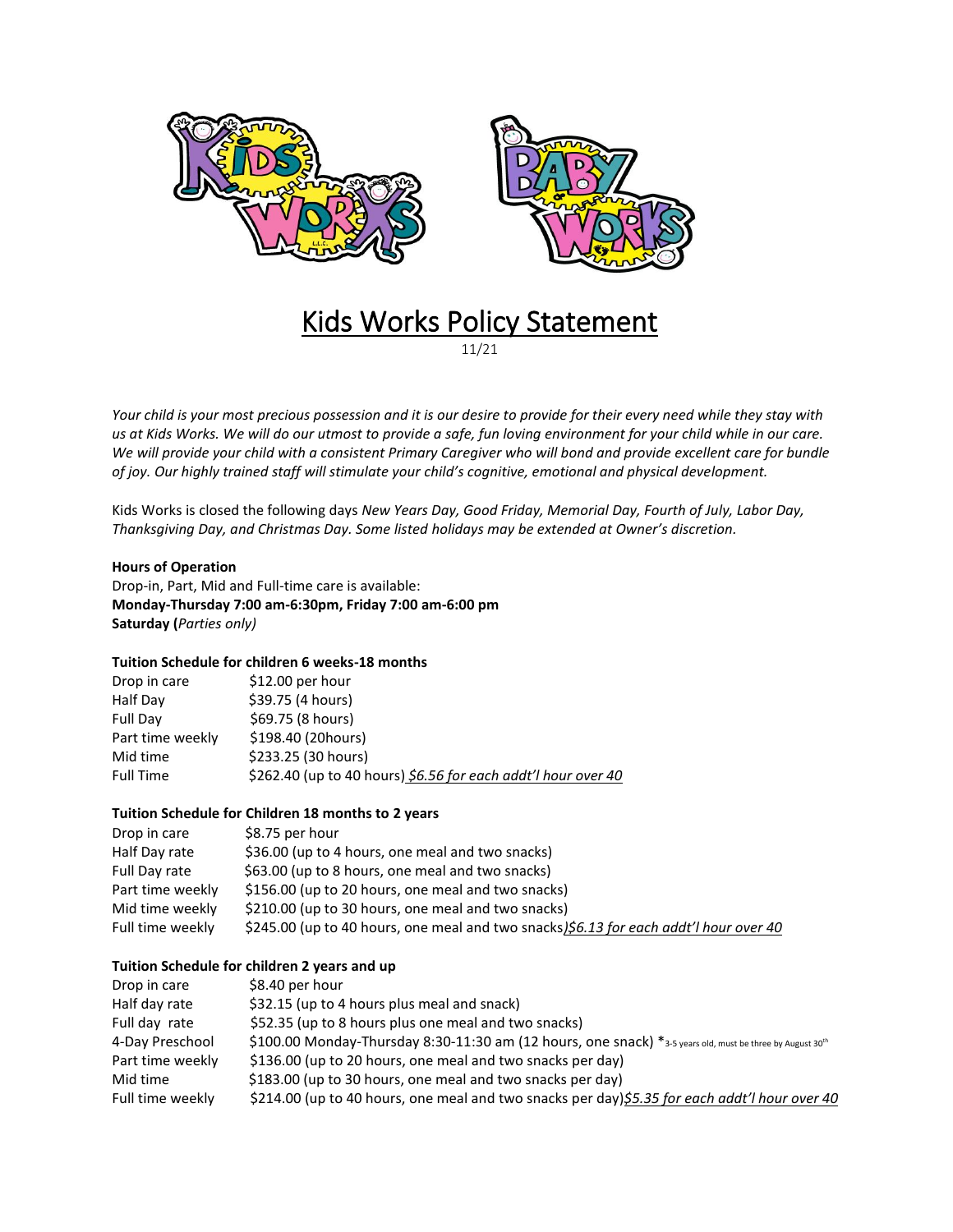## **Registration Fee**

*A registration fee of \$75.00 is required for children enrolled for Part, Mid, Full time child care, pre-school and, for clients receiving assistance from Department of Family Services. Kids Works accepts children ages 18 months through 12 years.*

## **Payment for child care**

Payment for private pay childcare/preschool shall be made at the time of the service. For those using 4-Day Preschool, Part, Mid or Full time care, payments need to be made each Monday or on the first day of attendance that week. You may choose to pay bi-weekly or monthly if paid in advance. Payments for clients who receive DFS assistance are required to pay the co-pay for the week one week in advance. If payment for private or DFS assistance is not paid in advance or the day of childcare services start for the week, a 10% charge will be added on for the week. Services will be terminated if not paid within 5 days.

## **Minimum Tuition Charge**

When your child is enrolled in our childcare/preschool and or summer enrichment program, a **minimum charge of the part-time will be charged even if child is not in not in attendance.** With the exception of two vacation weeks given at no charge to each family. (Vacation weeks do not apply to children enrolled in 4-day preschool) A **\$40.00 service charge** will be billed to the account on the 16th of each month for past due balances. **Parent or responsible party will also agree to pay all costs for late fees, collections and reasonable attorney's fees, in case the account goes to a collection agency or court. No refunds will be given. Credit must be used in facility.**

# **Two-week notice**

Kids Works requires a **written** two week notice to the Director if you intend to discontinue our Part, Mid or Full Time Preschool/Childcare service. Two weeks of tuition, per child will be billed to your account if you fail to give notice. The tuition must be paid in full at the time of the two week notice.

#### **Placement Guarantee**

If your child will not be attending in the summer months and you would like to hold their spot; a reduced rate of 25% of the regular weekly tuition will hold your child's spot in their class for the following school year. You may pay this in full at the beginning of summer or weekly for the weeks not in attendance. If you choose not to, you may be able to re- enroll in the fall based on availability in their classroom.

#### **Late Pick Up Fee**

A fee of **\$5.00 per minute** will be charged per child if, child is picked up later than Kids Works regular business hours.

#### **Safety Procedure for Release of a Child**

Child will only be released to authorized pick-up. Photo identification is required for release of child.

#### **Meals and Snacks**

Nutritious meals and snacks are planned for the needs of the children. Weekly menus are posted in our front entrance area. Monthly menus are available upon request. Children shall be served appropriate sized portions and permitted to have one or more additional servings to meet the needs of each individual child. For Baby Works, please bring breast milk in labeled and dated, sealed plastic bags. Formula of choice, and any other food your baby needs throughout the day. We encourage breastfeeding and would love to have you come any time during the day to spend time and feed your child.

#### **Emergency Preparedness**

Emergency preparedness plans are in place and are practiced on a monthly basis. The plans include practicing for the evacuation in case of fire, a lockdown situation, snowstorm, hurricane, flood, or tornado. If emergency situations dictate, children will be evacuated to the lawn at Advanced Auto Parts. In cases of bad weather or if we cannot return to the center, we will relocate to Central Pines Residential Living Center behind Kids Works.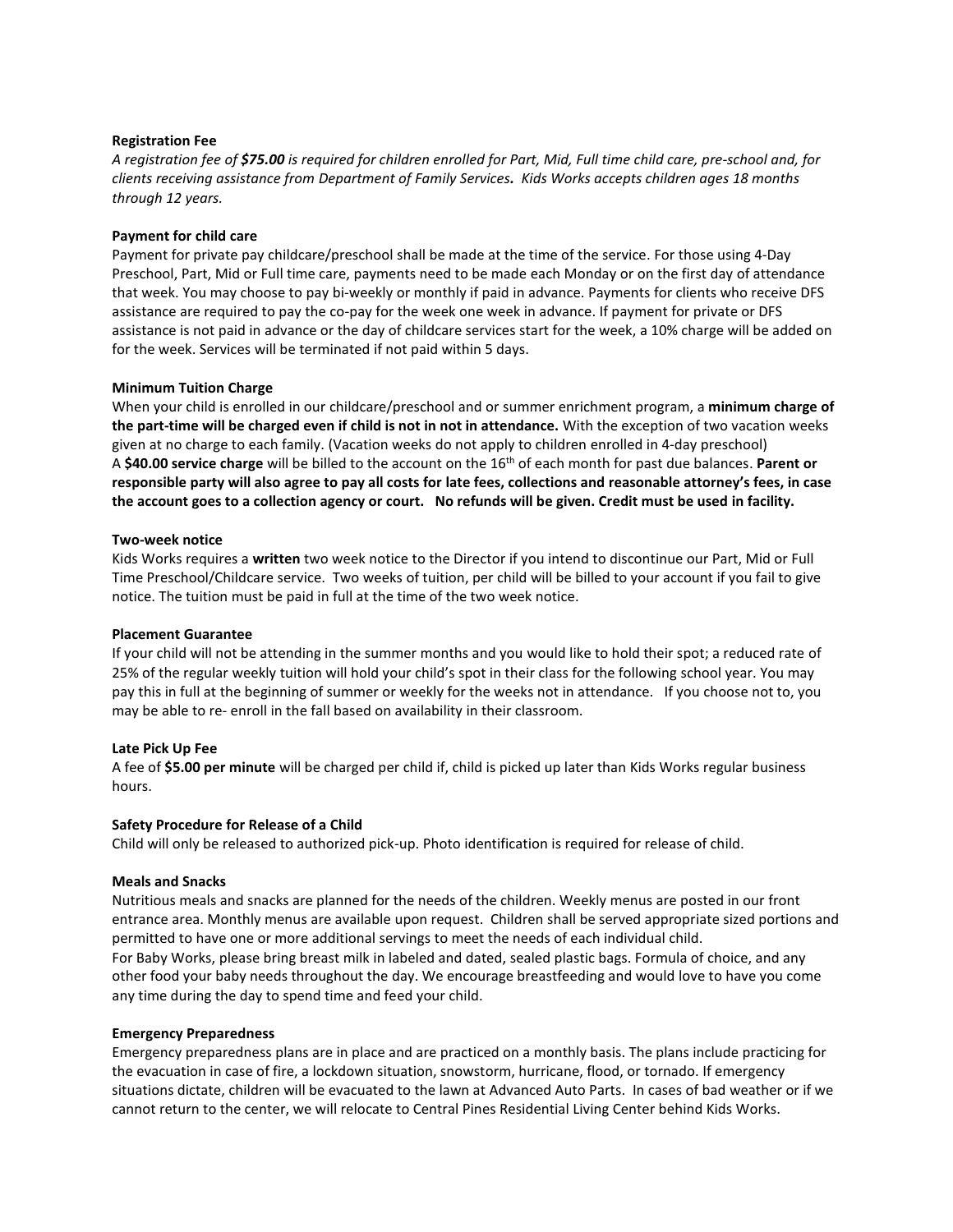The attendance lists will be taken outside during evacuations; it will contain all parent/emergency contacts. Parents will be called or texted to report the evacuation as soon as possible. A message will be posted on **Facebook** and on our website at [www.kidsworksllc.](http://www.kidsworksllc/) If we cannot return to the facility, we will remain at the evacuation site until parents/emergency contacts can pick up their children.

*Fire:* The facility has a written fire escape plan for each classroom (facility diagram) displaying way to exit during a fire. We will then proceed to the evacuation site.

*Lockdown:* Doors and windows will be locked, and curtains and blinds drawn if possible. Any children outside will be brought inside immediately. Children will be taken to an interior room away from windows. 911 will be called. Instructions from law enforcement will be followed.

*Bomb Threats***:** Evacuate the facility and call 911 from the evacuation site. Instructions from law enforcement will be followed.

*Natural Disasters***:** When necessary following a natural disaster, children will be taken to the evacuation site. From there, a call to parents/emergency contacts, to pick up children.

*Earthquakes:* Get on the floor and under a sturdy table or desk; hold on until the shaking stops. If a table or desk is not available, crouch in a corner away from windows, cover head and neck. Stay inside until the shaking stops. Following the quake children will be evacuated.

*Blizzard:* We will remain in-doors and wait until children can be picked up. We have several days of supplies in the facility, flashlights, and warm blankets in case electricity goes out.

*Floods***:** Gather clean water and food. If water enters facility, change location to upstairs or go to the evacuation site.

*Tornados:* We will go into the bathroom hallway, if the facility suffers damage children will be evacuated.

\*\*Weapons are prohibited on Kids Works property. This provision applies to all people except those lawenforcement.

# **Discipline Policy**

Kids Works follows Conscious Discipline to provide children with new skills that will last a lifetime. By teaching through misbehavior, building connection, and providing logical consequences Kids Works will partner with families to raise a helpful, self -motivated generation. Safety is our number one priority. If a child is being unsafe, a parent meeting may be held in order for each child to be successful. All discipline plans will be conducted with Conscious Discipline Certified Instructor, classroom teacher, and parent.

## Suspension/Expulsion Policy:

Expulsion of Kids Works Preschool will happen on very rare occasion. Our policy, adapted from Conscious Discipline, believes every misbehavior is due to the lack of a skill. When a misbehavior occurs, it is our commitment to teach new skills to your child. If a child's behavior becomes a repeated safety hazard for other children, or a child's behavioral needs are greater than the state given ratios, Kids Works will partner with the family to find the best fit for your child.

**Immunization forms** must be turned in by the end of the first week in attendance.

## **Sick Child Policy- Health and Safety**

A healthy happy environment is very important for the children. Out of concern for the health of your child and the other children we ask that you follow these policies.

**Please do not bring your child** to Kids Works when they are sick. If a child has had a fever of 101 or more, has vomited or had diarrhea, a 24-hour waiting period must be observed before the child can return to Kids Works. Please let us know by phone that they will not be in attendance before 9:00 am. We can not admit children with the following symptoms or contagious disease:

| Fever /temperature | Vomiting                    |
|--------------------|-----------------------------|
| Diarrhea           | Runny nose (green in color) |
| Rashes             | Open Sores                  |
| Coughing           | <b>Measles</b>              |